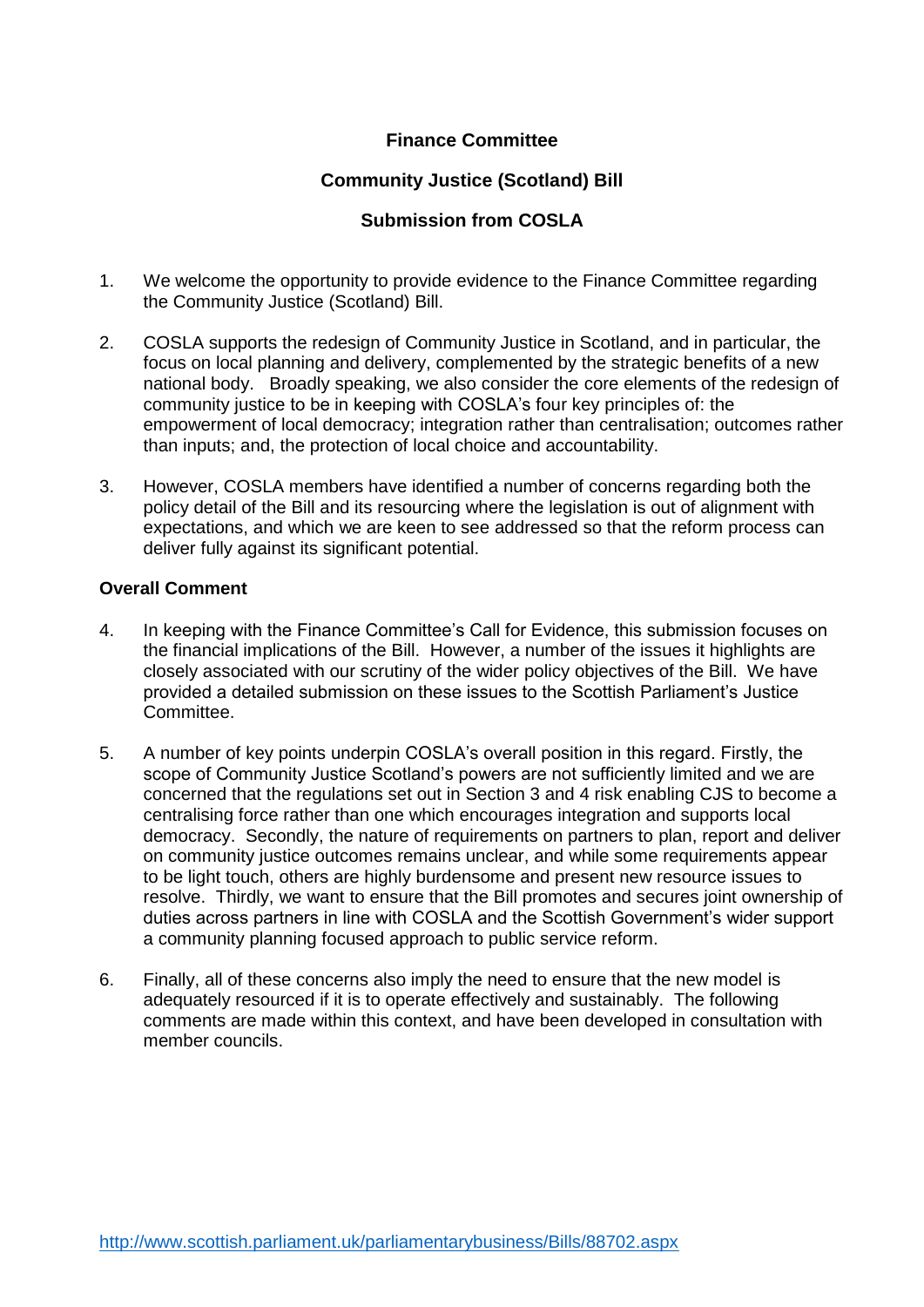## **Consultation**

*1. Did you take part in any consultation exercise preceding the Bill and, if so, did you comment on the financial assumptions made?* 

*2. If applicable, do you believe your comments on the financial assumptions have been accurately reflected in the FM?* 

*3. Did you have sufficient time to contribute to the consultation exercise?* 

- 7. COSLA has been actively involved in the development of the Community Justice Reform agenda, and its activities to promote and develop a local, partnership approach to reform stretch back over a long period. In December 2015, COSLA Convention endorsed the broad direction of this model, and in particular welcomed the Scottish Government's commitment to a joint approach with Local Government in developing the new proposals, a focus on preserving the local dimension of the new model, and a 'horizontal' relationship between local arrangements and the new national body.
- 8. Throughout this process, we have been clear that the new partnership arrangements must have a robust footing if they are to be successful. In doing so, we have been clear that delivering the new arrangements would require resource issues to be identified and understood if the local partnership model is to flourish.
- 9. We were therefore disappointed not to have been able to feed into the development of the Community Justice (Scotland) Bill and its associated financial memorandum. While the Bill maintains the general direction of travel around reform, our assessment is that there are several key areas where financial and other resource implications are not adequately recognised by the Bill and its supporting documentation in its current form. Chief amongst these concerns is that the Bill focuses primarily on the roles and functions of Community Justice Scotland and related accountabilities and that the legislation makes very little attempt to identify or capture the resource implications of delivering the new structure locally.
- 10. Nevertheless, we hope that practical solutions can now be found so that COSLA can continue to support the reform agenda going forward.

## **Costs**

*4. If the Bill has any financial implications for your organisation, do you believe that they have been accurately reflected in the FM? If not, please provide details.* 

*5. Do you consider that the estimated costs and savings set out in the FM are reasonable and accurate?* 

*6. If applicable, are you content that your organisation can meet any financial costs that it might incur as a result of the Bill? If not, how do you think these costs should be met?* 

*7. Does the FM accurately reflect the margins of uncertainty associated with the Bill's estimated costs and with the timescales over which they would be expected to arise?*

11. The Financial Memorandum devotes much of its attention to the anticipated running costs of the new Community Justice Scotland entity. While an annual budget of £2.2m will be available to this organisation (a light-touch organisation in place to support local community justice outcomes) the legislation makes no additional resource available at a local level.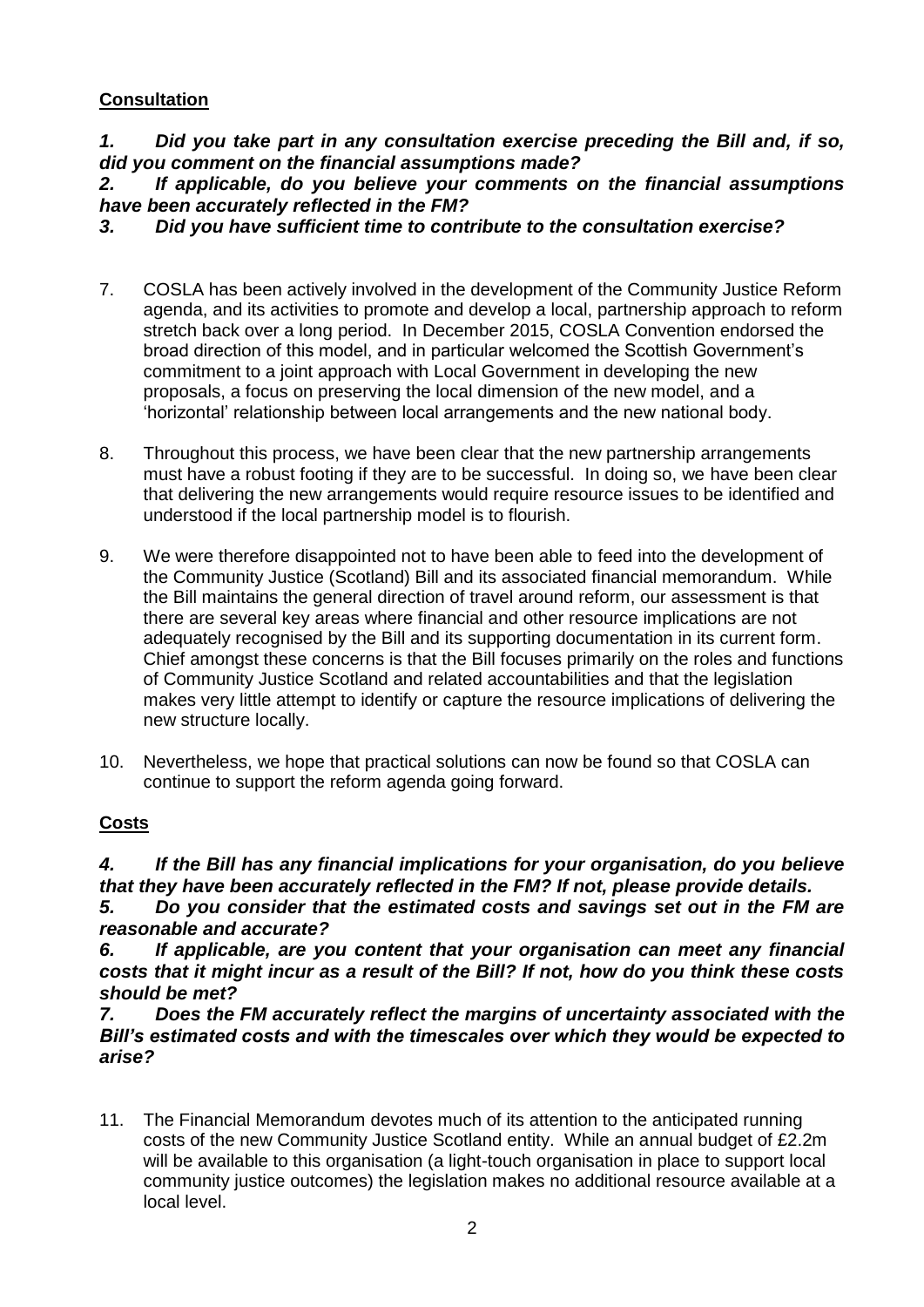- 12. COSLA is clear that the costs of delivering the new national body must not come at the expense of resources that could fund local partnerships, which are very unlikely to be able to simply absorb the cost of new partnerships within the current activity already being undertaken around CPPs. The Bill and its supporting documents pays little attention to resourcing the development of the new model locally, connecting this to existing Community Planning and Community Safety activities, developing an appropriate local Performance Framework, and ensuring effective oversight and coordination overall.
- 13. We are concerned that the resources needed for the local partnerships of the new model are therefore not adequately addressed. That the national body is to receive over £2m a year but the local partnerships will receive no additional funds does not seem to support the policy intention to shift to a local model. Indeed, giving so little attention to the resources needed for local partnerships risks compromising the message that the redesign of community justice represents a shift to local planning and delivery.
- 14. We do, however, believe that there is strong potential to build on the positive transitional work that is now beginning to take place locally. Following negotiations with COSLA, the Scottish Government made £1.5m available in transitional funding to CPPs for each of the three years of transition to prepare for the new arrangements. This has been distributed on the basis of £50k for each Local Authority. The Scottish Government's commitment to this transitional support for community planning is welcome and recognises the need for additional capacity to prepare for the new strategic planning and service delivery landscape and engage with a range of partners, some of whom will have their own capacity issues. Local authorities and their partners report that they are enthusiastic about the new model, and are already beginning to frame their approaches in this regard.
- 15. Despite this, we are concerned that the transitional funding is only available for three years (subject to review following the outcome of the UK Comprehensive Spending Review). We very much support the policy intention that all relevant partners actively engage in and resource the community planning model for community justice, and we are committed to delivering all of benefits of efficiency and effectiveness associated with sound partnerships, but we are clear that local authorities cannot simply absorb the ongoing resource implications of progressing this agenda.
- 16. Building on this concern, COSLA has secured a vital commitment that the Scottish Government will work with it to identify, understand and develop intelligence on these cost implications at a local level. This commitment is set out in the Bill Explanatory Notes at para 82:

*…the Scottish Government and the Convention of Scottish Local Authorities (COSLA) recognise that the transitional period may identify potential costs around supporting partners under the new model. The Scottish Government and COSLA are committed to working together on this matter*

17. We consider it vital to deliver fully on this commitment by building up a strong understanding over the period of transition of the resources required to support ongoing costs of the new community planning model for community justice locally. We are keen that joint work is successfully progressed on this well in advance of the new model coming into force, and featured as part of the development of the Bill.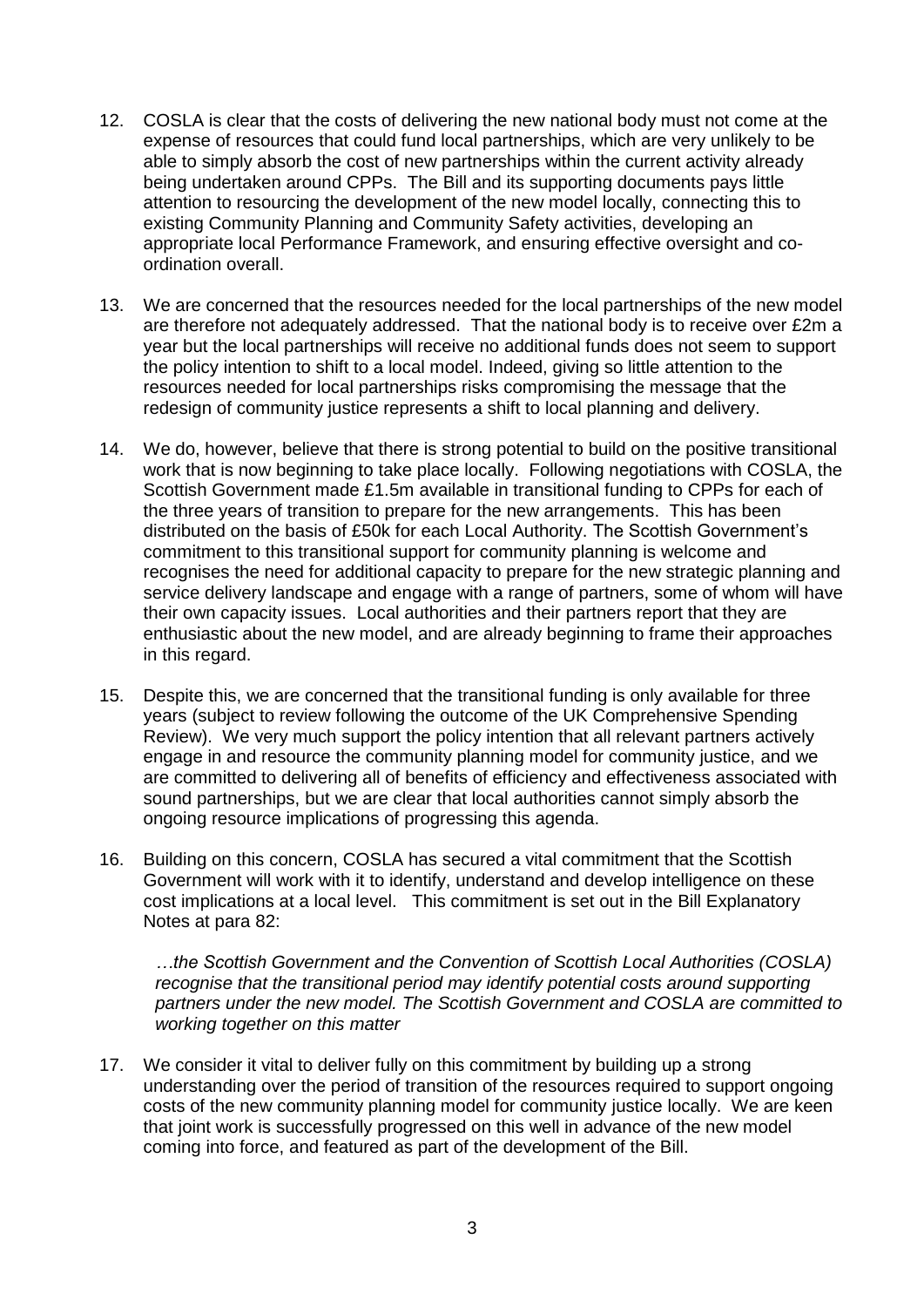- 18. Our initial intelligence is that delivering the model successfully will cost in the region of £100,000 in each partnership on an ongoing basis in order to employ 2 officers and have sufficient resources to undertake planning activities, develop and provide oversight of the performance framework in line with local arrangements, and be able manage local governance activities and partnership meeting.
- 19. We also consider an essential part of the transition to the new model to be an assessment of the financial costs associated with the dis-establishment of CJAs, including any costs of meeting the contractual obligations of CJA staff members still in post at the time of the disestablishment. We therefore also wish to highlight comments regarding paragraph 98 of the Policy Memorandum in relation to liabilities surrounding this process.
- 20. COSLA has been clear that the Scottish Government must ensure that it meets any liabilities that will accrue, as set out under the terms of the Management of Offenders etc. (Scotland) Act 2005. Any other contracts held by CJAs in relation to IT, premises and other arrangements will also need to be fully addressed. We have previously written to the Cabinet Secretary for Justice, Michael Matheson, highlighting this issue, and received written confirmation that the Scottish Government will cover all costs arising from disestablishment issues.
- 21. This is a welcome commitment, but we note that paragraph 98 of the Policy Memorandum accompanying the Community Justice (Scotland) Bill states that Scottish Ministers are 'potentially settling this liability'. We would therefore ask that the wording is amended to confirm that previous assurances are guaranteed.

#### **Wider Issues**

# *8. Do you believe that the FM reasonably captures any costs associated with the Bill? If not, which other costs might be incurred and by whom? 9. Do you believe that there may be future costs associated with the Bill, for*

## *example through subordinate legislation? If so, is it possible to quantify these costs?*

- 22. COSLA believes that the potential for the new model to develop and strengthen partnerships with local statutory and third sector partners (and often across local authority boundaries) will be immensely rewarding in terms of positive outcomes. We also recognise that there are significant opportunities for synergy between existing Community Safety Strategies and the successors to Community Justice Area Plans.
- 23. However we also know that doing so will be critically predicated upon having the capacity to analyse, identify and plan with partners in relation to local need, and the time involved in realising these opportunities and meeting these challenges should not be underestimated.
- 24. The opportunities presented by the Bill to take potentially transformative steps forward could therefore be lost if the resources required to undertake this work are not available. The mismatch between the planned investment in CJS as the central authority charged with oversight of Community Justice Planning & Performance Monitoring, and the local partnerships that will be charged with local strategic planning and delivery.

There are a number of associated areas to consider in this regard.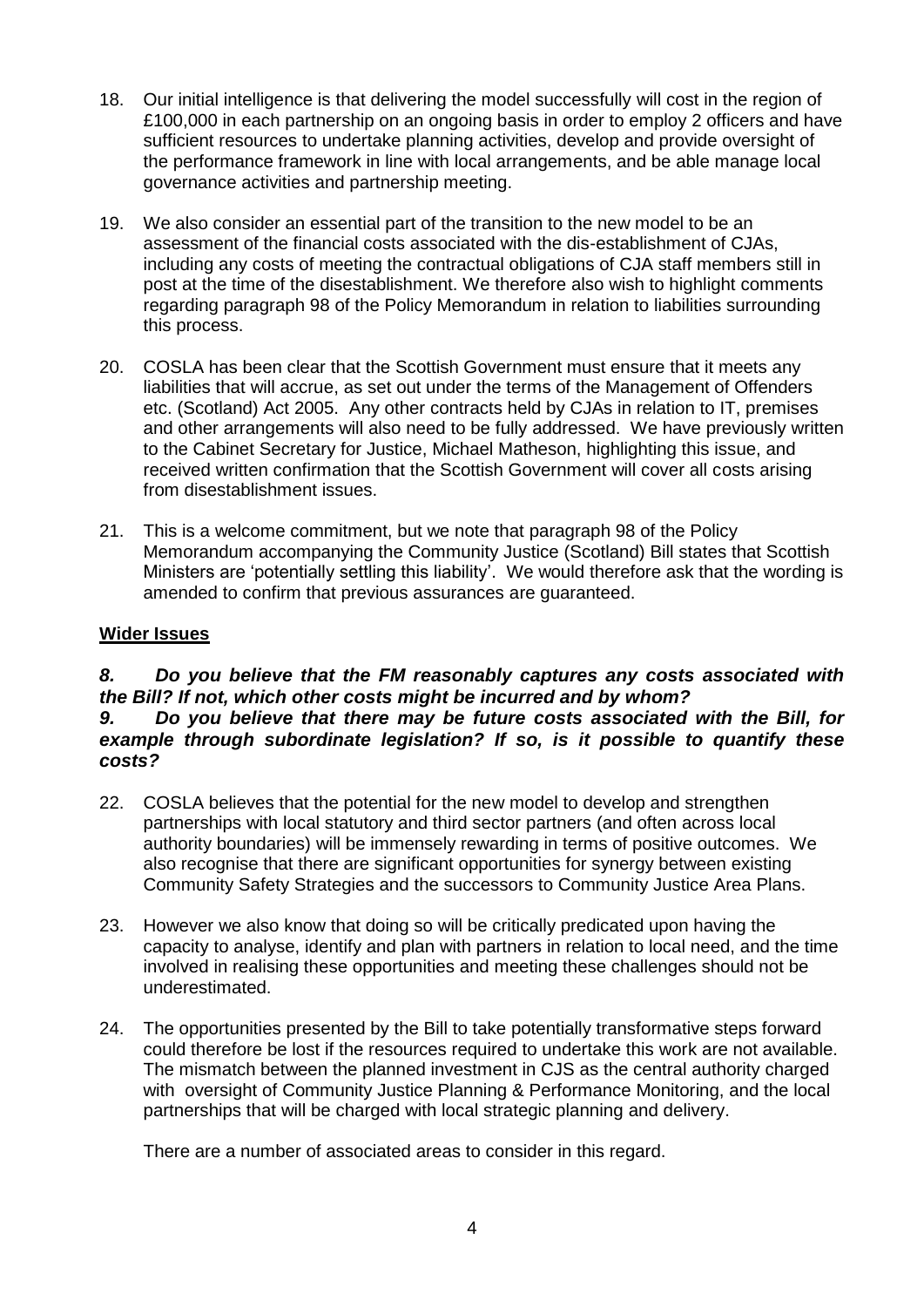- 25. While we welcome that the duty of partners to cooperate includes "sharing information"; "providing advice and assistance"; "coordinating activities"; and "funding activities together," we believe that this should therefore also include an explicit reference to planning. We also believe that the wording of section 30 needs to be strengthened in this regard to guarantee the contribution of partners, rather than simply stating that this 'may' happen.
- 26. Notwithstanding a duty to co-operate on partners, the drafting of the legislation requires outcomes planning to be done by "local authority area". Given that many of the national partners do not organise themselves along local authority boundary lines, we consider the risk of the principal responsibility for planning and reporting on the local authority to be high. Our members have also reported concerns over the reporting of local outcomes and the potential burden of the local-to-national reporting requirements, particularly given that no resource has been allocated to support this. Moreover, there is an obligation on community justice partners to provide information, advice and assistance to CJS which is likely to have resource requirements which are neither specified nor accounted for. It is therefore important that the outcomes and performance management framework should be flexible enough to allow local priorities not to be undermined. Given the national framework is yet to be agreed, COSLA would have reservations in signing up to the prescriptive nature of Sections 17-25 as they currently stand.
- 27. We are also mindful that as part of the creation of single Police and Fire Services in Scotland, local authorities received funding to compensate them for the additional costs associated with carrying out their local scrutiny functions. While the policy focus is different, we believe that the workload being asked of the new local partnerships is very demanding and similar consideration ought to be given to resourcing. This is all the more important in a context within which local authorities and other partners have already achieved significant savings over the last 4 years and are on track to make even greater savings in the next 4 years.
- 28. Finally, we note that the policy memorandum refers to the future funding model for community justice services at paragraph 109. We recognise the need for the current funding model for community justice to be updated in line with the wider community justice reform agenda, and we are actively involved in a process to examine issues alongside the Scottish Government and a range of partners. This work is ongoing, and no recommendations have yet been identified.
- 29. We also note that in the opening sections, the Bill clarifies that "there will be no overall reduction in the level of funds currently provided by the Scottish Government for Community Justice". This has been welcomed by member Councils. Feedback from a number of Local Authorities is that Section 27 funding levels often do not fund the full cost of relevant services and that Councils are having to subsidise these services from mainstream budgets. However, this section goes on to state that "there may therefore be specific improvement actions identified – by Scottish Ministers or at a local level – which are to be funded by CJS. Any such costs would be over and above those set out in Table D and would have to be met from within existing funding levels." It will be important that any such actions are undertaken through a joint assessment of need, and do not lead to a situation where they are developed at the expense of funding for local priorities and services.
- 30. We are therefore concerned that the policy memorandum sets out the intention that funding provided to local authorities under Section 27 of the Social Work (Scotland) Act will include an "innovation fund" against which community justice partners would "bid for